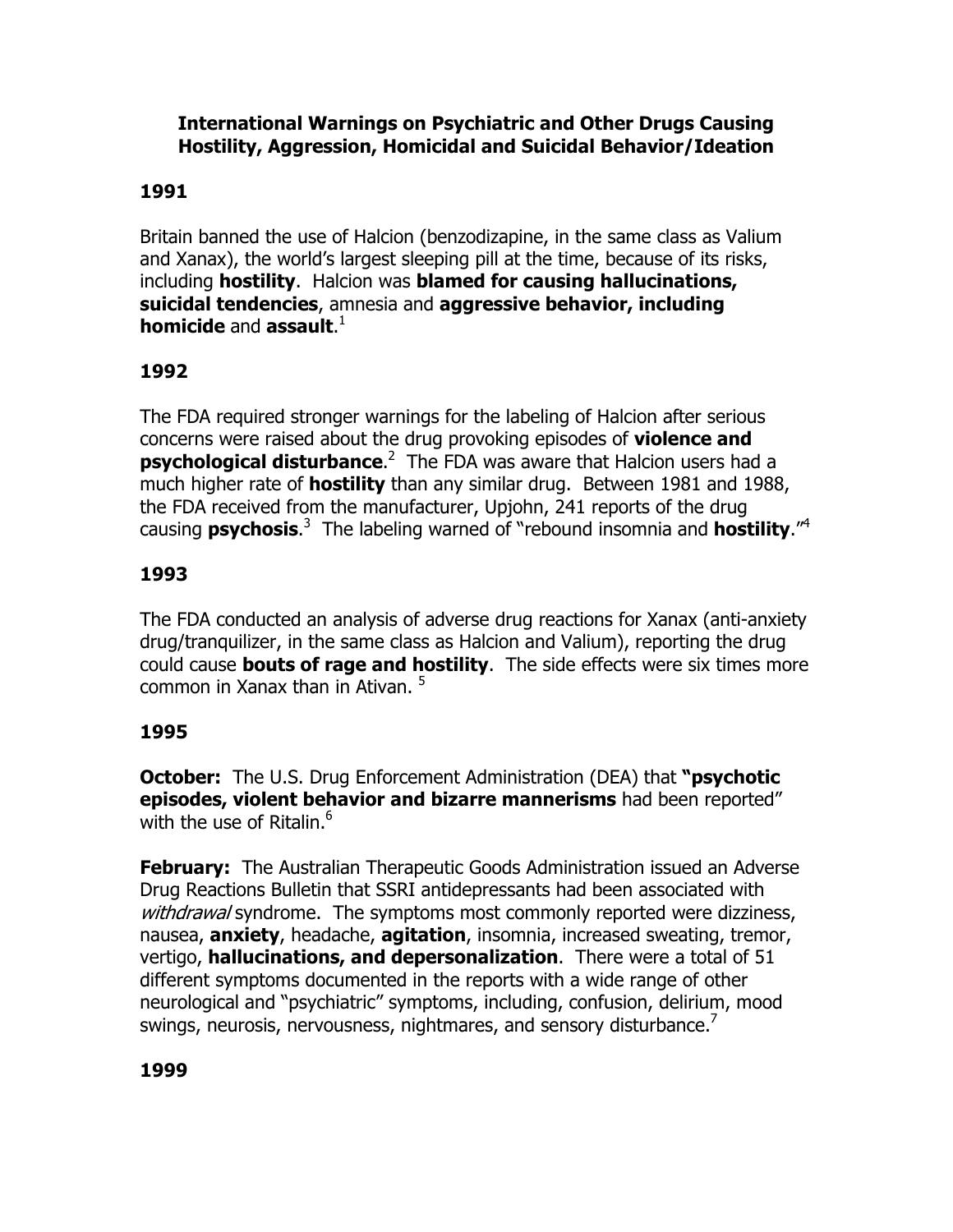**August:** The Australian Therapeutic Goods Administration issued an Adverse Reaction Bulletin to warn Zyprexa could cause serious problems such as white cell disorders, convulsions and neuroleptic malignant syndrome (abnormally high body temperature causing tissue destruction that is potentially deadly).  $8$  This condition is associated with confusion, agitation and altered mental status. 9

# 2002

December 14: GlaxoSmithKline (GSK) and the FDA strengthened Paxil's label in regard to **withdrawal effects**. However, the revised label used the drug industry-invented term "discontinuation" instead of withdrawal to avoid the negative connotation that antidepressants were addictive. Withdrawal symptoms included abnormal dreams, paresthesia (abnormal sensations; electric shock sensations), and dizziness, **agitation, anxiety**, nausea and sweating.  $^{10}$ 

### 2003

July: Health Canada's Health Products and Food Branch warned health care professionals, "Until further information is available, Paxil should not be used in…pediatric patients…due to a possible increased risk of suicide-related adverse events in this patient population." Further, incidents of suicidal thoughts and self-harm were nearly twice as high on Paxil as on placebo (5.3% vs.  $2.8\%$ ).  $^{11}$ 

**August 22:** Wyeth Pharmaceuticals, the makers of SSRI antidepressant Effexor, issued a warning to U.S. doctors that Effexor could cause **hostility, suicidal** ideation and self-harm in patients under the age of  $18.$   $^{12}$  Wyeth issued the same warning to doctors in New Zealand. $^{13}$ 

**September:** Wyeth sent a similar alert to Canadian doctors telling them Effexor had been linked with a possible increase in suicidal thinking in children.<sup>14</sup>

**September 23:** The Irish Medicines Board (IMB) announced that, based on the findings of recent Seroxat [Paxil] studies by GSK, use of the drug showed an increased rate of self-harm and potentially suicidal behavior in this age group.<sup>15</sup>

**October:** The Australian Therapeutic Goods Administration reported that new antidepressants Remeron, Avanza and Mirtazon could cause potentially serious reactions such as convulsions, blood clots, **anxiety, agitation**, blood disorders, nightmares, and hallucinations.<sup>16</sup>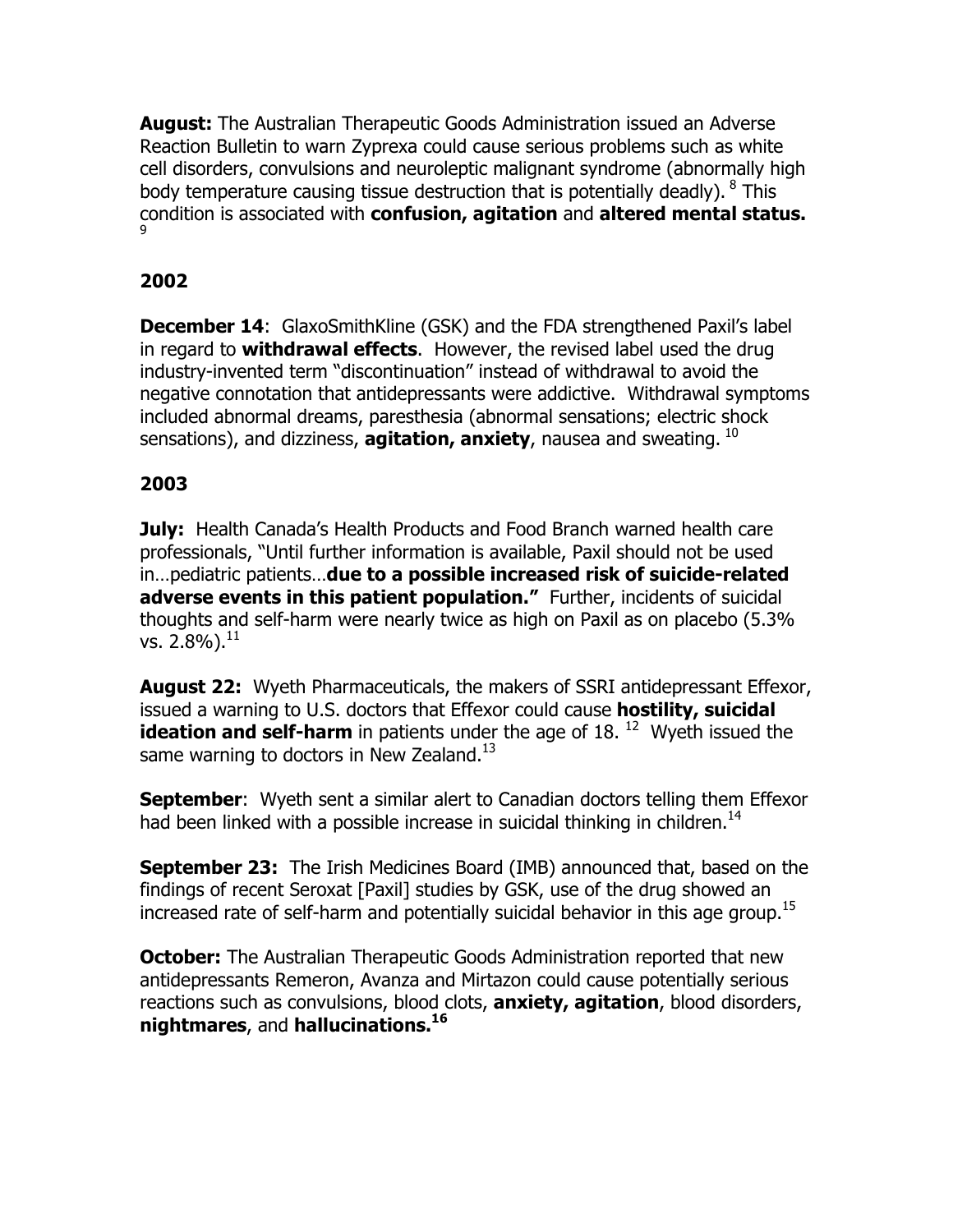**December:** The UK Medicines Control Agency issued new quidelines advising against prescribing SSRIsto anyone under 18 because of an **increased risk of** suicide.  $^{\mathrm{17}}$ 

#### 2004

**March 22:** The FDA Public Health Advisory was issued, stating: "Anxiety, agitation, panic attacks, insomnia, irritability, hostility, impulsivity, akathisia [severe restlessness], hypomania [abnormal excitement, mild **mania] and mania [psychosis]** have been reported in adult and pediatric patients being treated with [Paxil-like] antidepressants…both psychiatric and non-psychiatric."<sup>18</sup>

**March 22:** Medsafe, New Zealand's drug regulatory agency, sent a letter to prescribers regarding the use of Selective Serotonin Reuptake Inhibitors (SSRIs) in children and adolescents. The letter detailed concerns that had arisen over the past year relating to the possible risk of **suicidal ideation and behaviors**, citing FDA findings.<sup>19</sup>

**September 21:** The British Healthcare Products Regulatory Authority advised that it had issued guidelines that children should not be given most SSRI antidepressants because of an increased rate of harmful outcomes, **including** hostility.<sup>20</sup>

**October 15:** The FDA ordered pharmaceutical companies to add a "black box" to SSRI antidepressant packaging, warning that the drugs could cause **suicidal** thoughts and actions in children and teenagers. It also directed the manufacturers to print and distribute medication guides with every antidepressant prescription and to inform patients of the risks. $^{21}$ 

**October 19:** The New Zealand Medicines Adverse Reactions Committee (Medsafe) recommended that **SSRI, Tricyclic and MAOI** antidepressants not be administered to patients under 18 years of age and were contraindicated in children under 13 years of age because of the potential increased risk of suicide. $^{22}$ 

**December:** The Australian Therapeutic Goods Administration published an Adverse Drug Reactions Bulletin recommending caution in prescribing SSRIs to children and adolescents should be carefully monitored for the emergence of suicidal ideation, citing a recent study involving Prozac that showed an increase suicide, self-harm, aggression and violence. $^{23}$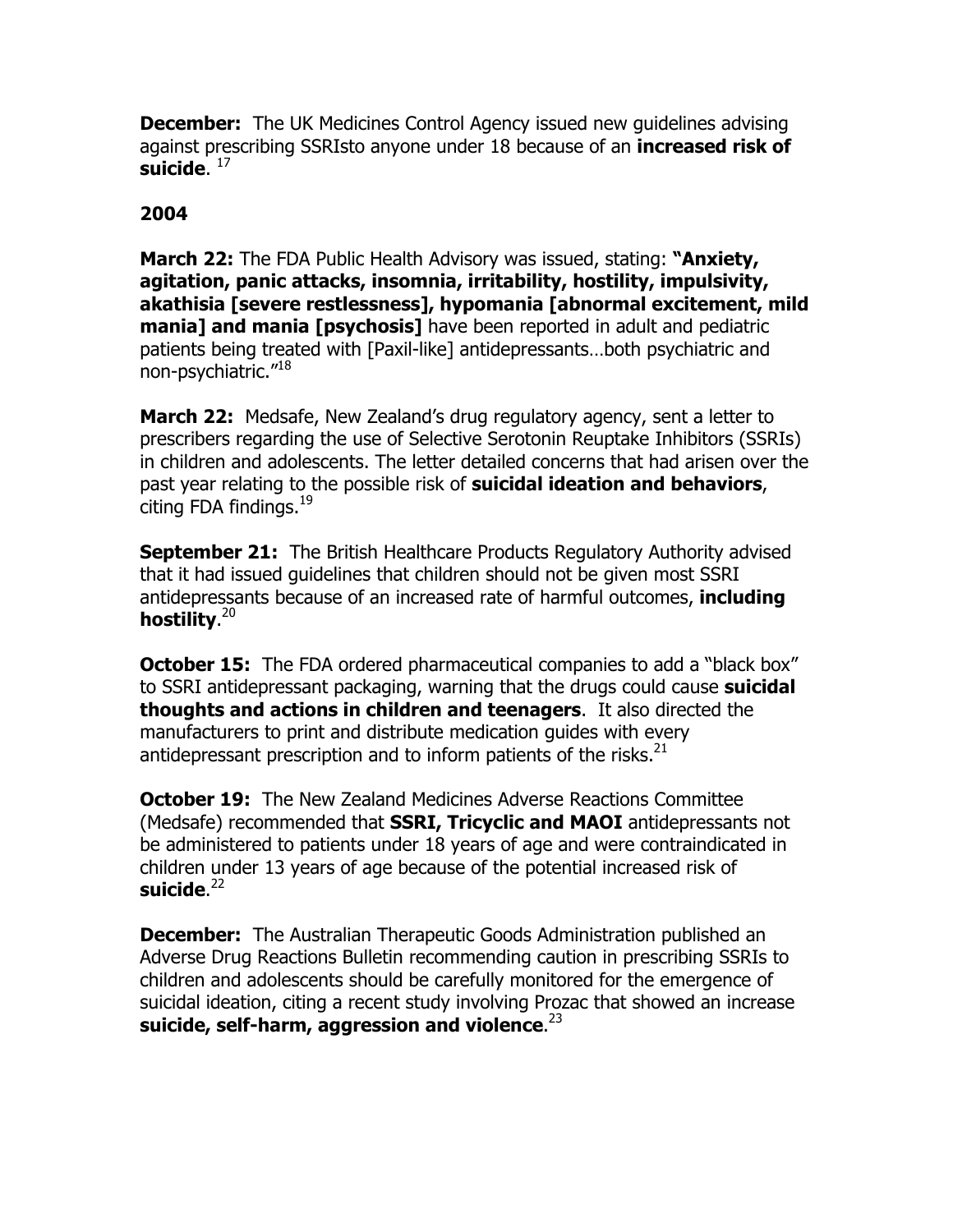**December:** The European Medicines Agency' scientific unit, Committee for Medicinal Products for Human Use (CHMP) warned that Seroxat/Paxil could cause suicide-related behavior in children and adolescents.  $^{24}$ 

## 2005

April 25: The European Medicines Agency's scientific committee concluded that all SSRI and SNRI antidepressants were associated with increased suiciderelated behavior and hostility in young people. $25$ 

**June 28:** The FDA announced its intention to make labeling changes for Concerta and other methylphenidate (Ritalin) stimulants to warn of "psychiatric events such as **visual hallucinations, suicidal ideation, psychotic** behavior, as well as aggression or violent behavior." $^{26}$ 

**June 30:** The FDA issued an "Alert for Healthcare Professionals" about the antidepressant Cymbalta, concluding that **suicidal thinking or behavior** may increase in pediatric patients treated with any type of antidepressant, especially early in treatment.<sup>27</sup>

**June 30:** The FDA issued a Public Health Advisory entitled "Suicidality in Adults Being Treated with Antidepressant Medications," that stated that several recent scientific publications suggested the possibility of an **increased risk of suicidal** behavior in *adults* taking antidepressants.<sup>28</sup>

**July 1:** An FDA "Talk Paper," entitled "FDA Reviews Data for Antidepressant Use in Adults," said the FDA had asked antidepressant manufacturers to provide information from their clinical trials on possible **increased suicidal behavior in** adults. $^{29}$ 

**August 4:** The Australian Therapeutic Goods Administration published an Adverse Drug Reactions Bulletin reporting evidence supporting an association between SSRI use and "new onset of suicidality" in *adults*. It usually developed shortly after commencing the drugs or after an increase in dosage that could cause akathisia, agitation, nervousness and anxiety. Similar symptoms could also occur during *withdrawal*.<sup>30</sup>

**August 19:** The Commission of the European Communities issued the strongest warning yet against child antidepressant use as the drugs caused **suicidal** behavior including suicide attempts and suicidal ideation, aggression, hostility (predominantly aggression, oppositional behavior and anger) and/or related behavior. $^{31}$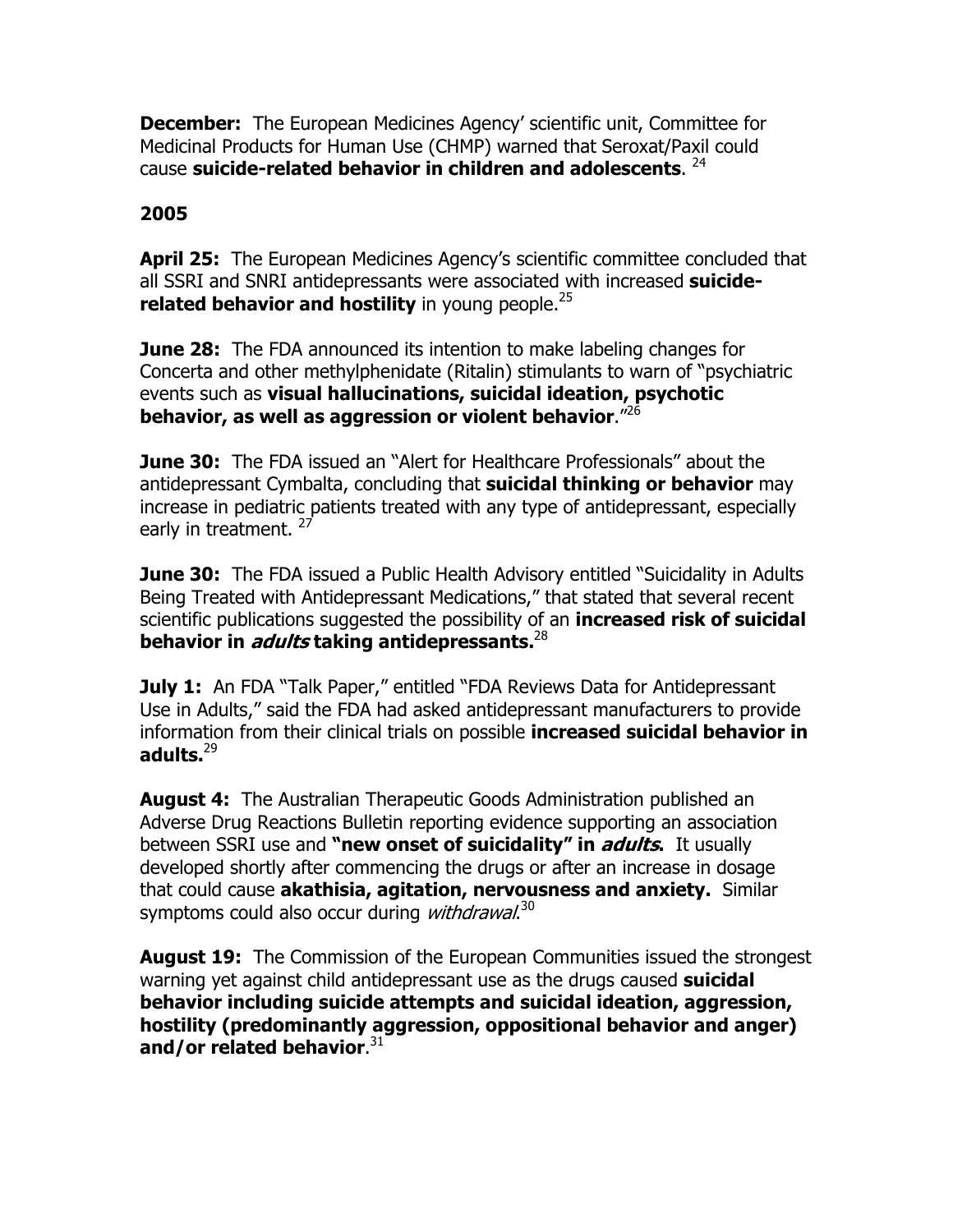September 29: The FDA issued a Public Health Advisory for Strattera (atomoxetine), a drug used to treat "ADHD" that directed Eli Lilly to revise the labeling to include both a boxed warning and additional warning statements that alerted health care providers to an increased risk **of suicidal thinking** in children and adolescents being treated with the drug.  $32$ 

**September 29:** The UK Medicines and Healthcare Products Regulatory Agency (MHRA) said it would ensure updated patient information for Strattera include a warning of **increased risk of suicide** in children taking it. $33$ 

**November:** The FDA's Safety Information and Adverse Event Reporting Program reported "**homicidal ideation"** as an adverse event of Effexor ER (extended release). $34$ 

### 2006

**February:** Health Canada approved a new warning label for Paxil to warn that those taking it may experience unusual feelings of **agitation, hostility or** anxiety, or have impulsive or disturbing thoughts, such as thoughts of self-harm or harm to others." Health Canada required Paxil's product information to detail a list of "rare" side effects, including **delusions, hostility,** psychosis, and psychotic depression.<sup>35</sup>

**February 9:** Japan's National Health Ministry directed pharmacy companies to revise labeling to warn that antidepressants could cause suicide.<sup>36</sup>

May 12: The FDA and GSK warned doctors that Paxil could increase the risk of suicide in young adults. It was the first drug manufacturer warning that linked an SSRI antidepressant to suicide in adults.<sup>37</sup>

May: The FDA warned that use of antipsychotic drugs like Seroquel can lead to a potentially fatal disorder called Neurolepetic Malignant Syndrome, characterized by muscle rigidity and fever (also associated with **agitation,** confusion and altered mental status). AstraZeneca's Web site on Seroquel warned potential users about the risks of suicide.<sup>38</sup>

**June 14:** Japan's Health Ministry ordered GSK to change its package insert for Paxil to add the caution that the drug can cause the risk of **suicidal action** for young adults.<sup>39</sup>

**August 21:** FDA said "ADHD" stimulant manufacturers had to strengthen their warning labels that stimulants could cause suppression of growth, **psychosis, bipolar illness, aggression**, and 'serious' cardiovascular side effects, including misuse could lead to sudden death from heart attacks and strokes.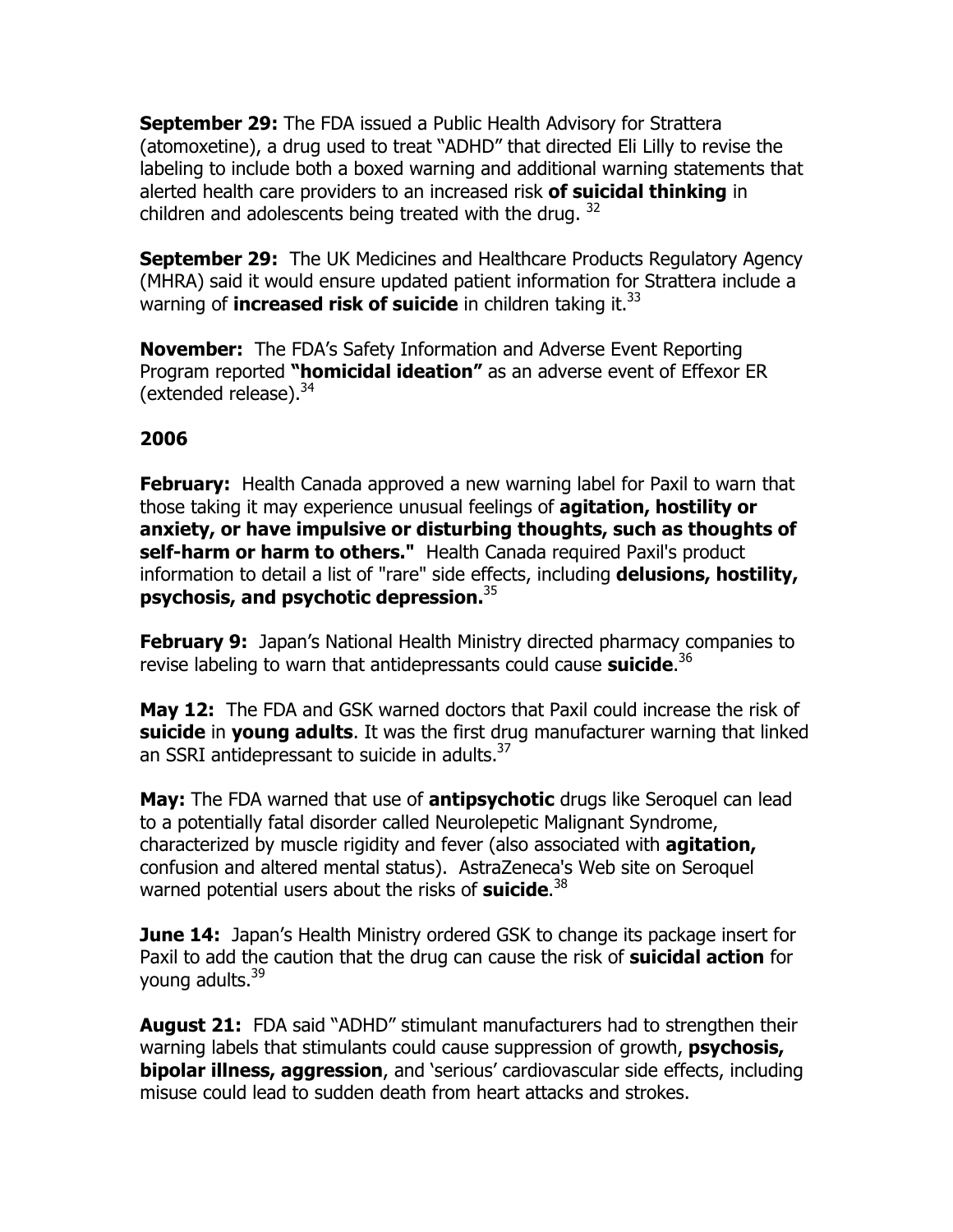**October 18:** The Australian Therapeutic Goods Administration ordered manufacturers of "ADHD" drugs, Ritalin, Strattera and dexamphetamine to add stronger warnings to their information packaging after receiving 200 complaints about the drugs, including 123 reports of adverse reactions involving Ritalin, including somnolence and depression; 23 reports about Strattera, including **aggression,** and 60 reports about dexamphetamine, including **agitation.**<sup>40</sup>

**December 13:** The FDA held a hearing into the relationship between antidepressants and suicide in those 18-25 years of age ("young adults"). The Committee indicated that evidence existed to extend the black box warning from age 18 to 25.

## 2007

**April:** The Australian Therapeutics Administration warned that antipsychotic drugs could cause heart inflammation, muscle rigidity and neuroleptic malignant syndrome (associated with confusion, agitation and altered mental status). 41

**February 23:** Health Canada advised consumers not to use a "sleep aid" called Sleepees, because it was found to contain an undeclared drug estazolam, which could be habit-forming even when used for as little as a few months. Estazolam belongs in the class of drugs known as benzodiazepines (minor tranquilizers like Valium and Xanax).<sup>42</sup> The side effects included dizziness, drowsiness, confusion, depression, loss of memory and hallucinations.

April 5: The Australian Therapeutic Goods Administration ordered the manufacturer of the sleeping pill, Stilnox, to upgrade its warning about mixing the drug with alcohol because of reports of bizarre behavior that included sleep walking, but also "**hallucinations** and amnesia."

**May 2:** The FDA officially extended the age group for the black box warning about antidepressant inducing suicidal thinking and behavior from 18 to 24. 43

**November 7:** The Japan Health Ministry ordered pharmaceutical firms to include warnings about the **increased suicide risk** associated with taking antidepressant drugs in patients aged 24 or younger.

### 2008

**January 31:** The FDA put out a warning to healthcare professionals about the risk of suicidal thoughts and behavior with a class of drugs called anti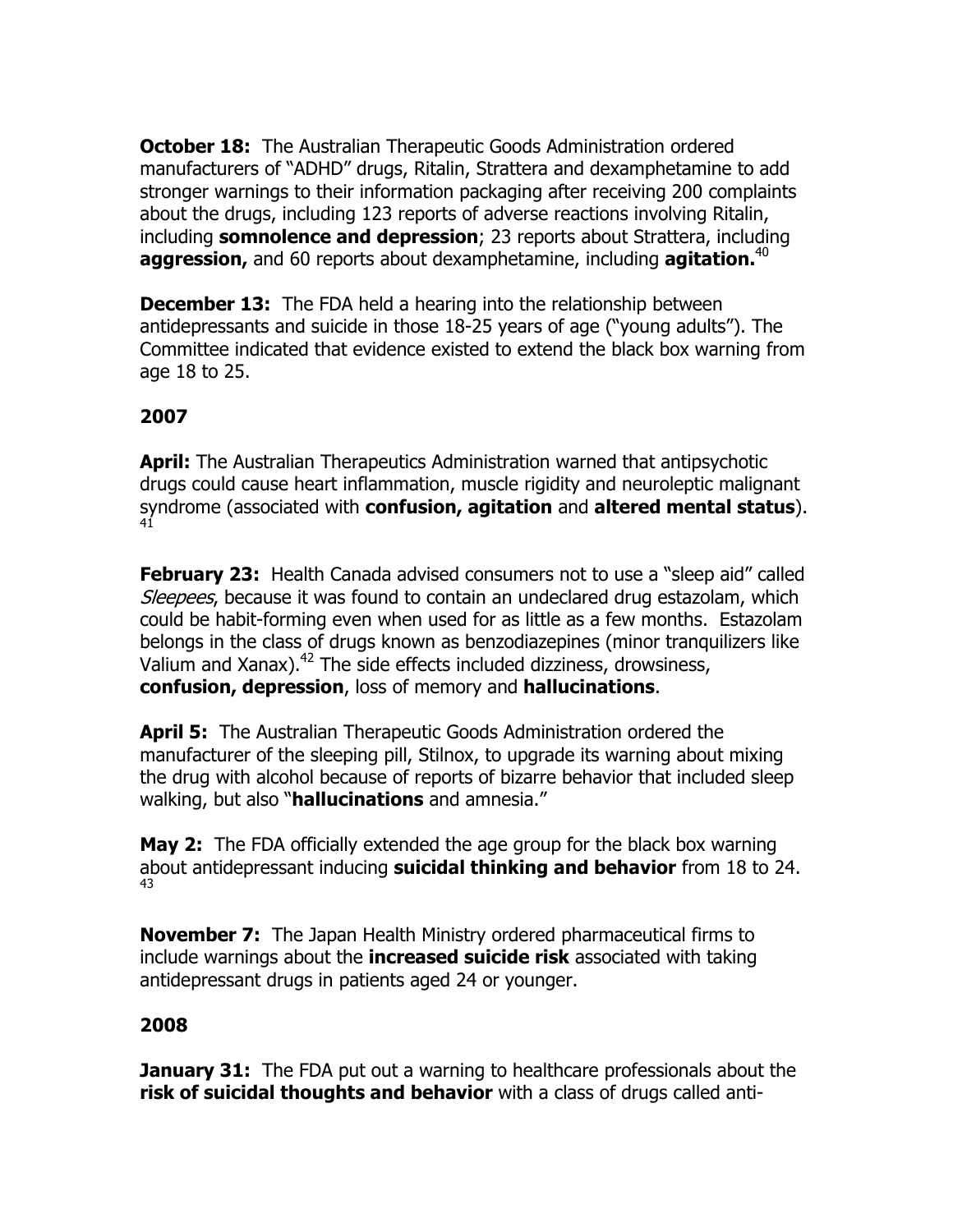epileptics, many of which are also "mood stabilizers" used to treat "bipolar," including Carbamazepine, Neurontin, Lamictal and Depakote. The FDA stated that an increased risk of suicidal behavior and suicidal ideation was observed as early as one week after starting the drugs and continued through 24 weeks.

**February 5:** The UK Government's Medicines and Healthcare Products Regulatory Agency said antidepressant manufacturers would be required to update the warnings on **suicidal thoughts and behavior**.

<sup>1</sup> "FDA Reverses Course, Seeks Probe of Halcion Maker," Los Angles Times, 1 June 1996, "Federal report targets Upjohn for 'misconduct," The Houston Chronicle, 1 May 1994.

<sup>2</sup> "FDA Reverses Course, Seeks Probe of Halcion Maker," Los Angles Times, 1 June 1996.

<sup>3</sup> "Halcion called 'Killer Drug,' The Dallas Morning Herald, 8 Oct. 1992.

<sup>4</sup> "Halcion and Prozac," Consumer Reports, Jan. 1993.

<sup>5</sup> "Who Takes Xanax and Why?, Consumer Reports, Jan. 1993.

<sup>6</sup> "Methylphenidate (A Background Paper)," U.S. Drug Enforcement Administration, Oct. 1995, p. 16

<sup>7</sup> http://www.tga.gov.au/docs/html/aadrbltn/aadr9602.htm

8 http://www.tga.gov.au/adr/aadrb/aadr9908.htm

9 http://www.patient.co.uk/showdoc/40025090/

<sup>10</sup> Peter Breggin, "Paxil Withdrawal Suit Resolved," Breggin website, 2002.

<sup>11</sup> "Important Drug Safety Information-Paxil," Health Products and Food Branch Canada, July 2003.

 $12$  Veronique Mandal, "Anti-depressant: Petition targets Wyeth's Effexor; Users want public to know side effects," *Windsor Star,* Sept. 12, 2003; Sharon Kirkey, "Drug may make youths suicidal, doctors warned; Number of children on psychiatric drugs soaring," Windsor Star, Sept. 12, 2003.

<sup>13 "</sup>New advice on prescribing antidepressants," Media release, Ministry of Health, New Zealand, 21 Oct. 2004.

<sup>14</sup> Veronique Mandal, "Anti-depressant: Petition targets Wyeth's Effexor; Users want public to know side effects," *Windsor Star*, Sept. 12, 2003; Sharon Kirkey, "Drug may make youths suicidal, doctors warned; Number of children on psychiatric drugs soaring," Windsor Star, Sept. 12, 2003.

<sup>15</sup> "Seroxat (Paroxetine) Contraindicated for Children," Irish Medicines Board, Sept. 23, 2003. <sup>16</sup> "Convulsions and Blood Dyscrasias with Mirtazapine," The Australian Therapeutic Goods

Administration (TGA), Adverse Drug Reactions Bulletin, Vol 22, No. 5, Oct. 2003, p. 18. <sup>17</sup> "The SSRI Saga," Young Minds Magazine, 2004.

<sup>18</sup> "Worsening Depression and Suicidality in Patients Being Treated with Antidepressant Medications," US Food and Drug Administration Public Health Advisory, 22 Mar. 2004. <sup>19</sup> "Re: Updated information and advice about the use of antidepressant medicines," Medsafe

(NZ), 19 Oct. 2004.

<sup>20</sup> "Antidepressant aggression concern," BBC News, 21 Sept. 2004.

 $^{21}$  Labeling Change Request Letter for Antidepressant Medications – FDA Letter, 15 Oct. 2004; "FDA orders strong 'black box' warnings on antidepressants used by children," Associated Press Worldstream, 15 Oct. 2004.

<sup>22</sup> "New advice on prescribing antidepressants," Media release, Ministry of Health, New Zealand, 21 Oct. 2004.

<sup>23</sup> "Use of antidepressants in children and adolescents," The Australian Therapeutic Goods Administration (TGA) published an Adverse Drug Reactions Bulletin, Vol 23, No. 6, Dec. 2004, p. 22.